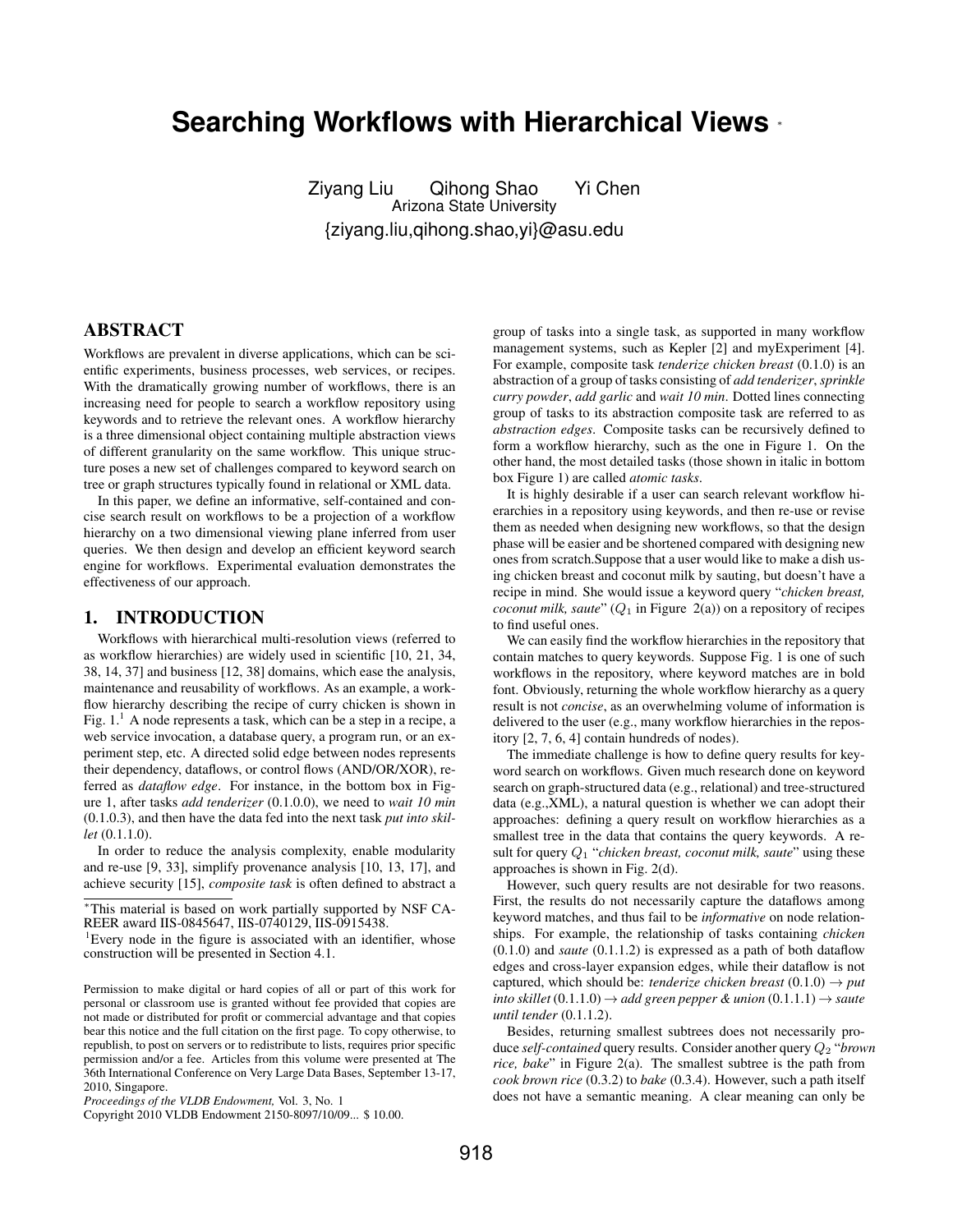

Figure 1: A Workflow Hierarchy Describing a Recipe



(c) Result of  $Q_1$ 

Figure 2: Sample Queries and Results

obtained if we consider the nodes in this path together with nodes  $(0.3.0, 0.3.1)$  (shown Figure 2(b)), which correspond to a composite task *make rice pilaf* (0.3), meaning that these nodes as a whole is a workflow about *making rice pilaf*.

According to our user studies (Section 5.2), when a user issues a keyword query on a repository of workflow hierarchies, each of which has abstractions with different granularities of atomic tasks, it is likely that s/he is interested in retrieving *workflow views* that contain these keywords and show their relationships. In our example, it is desirable to present Figure 2(c) as a query result of *Q*1. This result explicitly captures the dataflow among keyword matches (shown in bold). For example, after *saute (the chicken) until tender* (0.1.1.2), we *slice (it)* (0.1.2), *stir (it) in flour* (0.2.0) and then *add coconut milk (0.2.2)*. Note that the dataflows among nodes in different composite tasks (i.e., different dashed line boxes) are not explicitly shown in the workflow hierarchy, but are *dynamically synthesized* from the workflow hierarchy. Such a query result is also self-contained, corresponding to a composite task *curry chicken*.

In this paper, we present WISE, a Workflow Information keyword Search Engine, which, to the best of our knowledge, is the first work that returns query results capturing query keywords and their dataflows. WISE has been demonstrated at ICDE '09 [36]. The contributions of this paper include:

First, we address an open problem of defining query results for keyword search on hierarchical workflows. As we have discussed, a good query result should be informative (i.e., capturing the keyword matches and their dataflows), self-contained (i.e., having a name/goal), and concise (i.e., the minimal graph that is informative and self-contained). To achieve this, we start with formally defining the concept of a *view* of workflows, which is a graph defined in the same spirit as defining tree using Tree-Adjoining Grammar (TAG) [22] and defining strings using context-free grammar. Then we define a workflow search result as a *minimal view* of a workflow that contains query keywords.

Second, we develop efficient algorithms for query result generation. Unlike generating search results on graphs/trees, where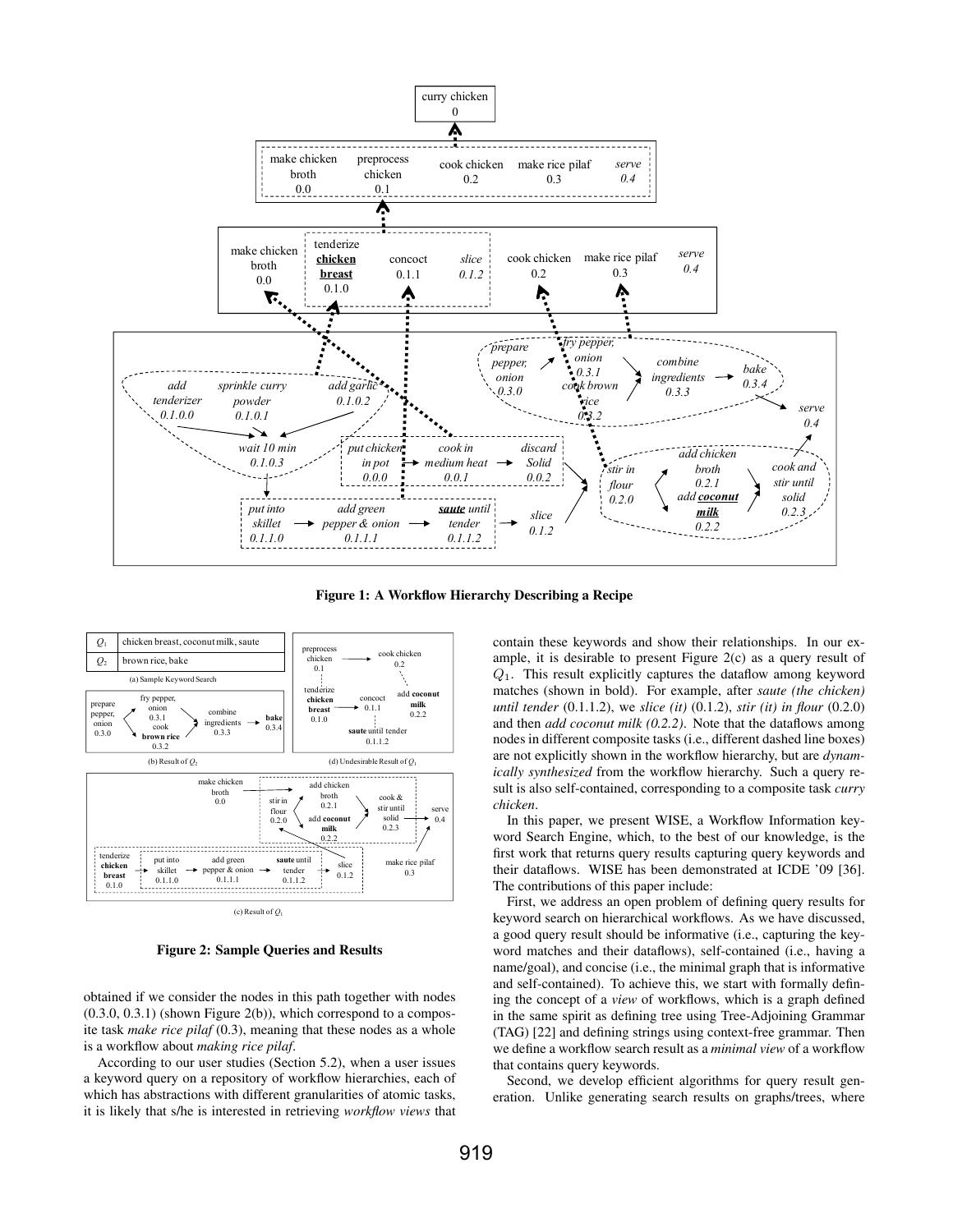only extractions of source data are needed, WISE dynamically constructs query results by *synthesizing* the dataflows among keyword matches. Given the workflow hierarchies containing all keywords in the query, the algorithm for generating results has optimal time complexity.

Experiments show the effectiveness and efficiency of WISE, compared with existing workflow search engines [2, 7, 6, 4] and a search engine on graph data [20].

Although the running example in this paper is a simple recipe workflow hierarchy, the techniques that we propose is applicable for all workflow hierarchies. Such a multi-resolution data structure is a generalization of graphs and trees, and is widely used in many domains, such as scientific experiments, web services, spatial and temporal data, hierarchical plans, etc. For instance, in spatial data, there are edges among the data points in a graph, and a graph can be abstracted to a data point in a recursive way.

The paper proceeds as follows. We describe our data models in Section 2, then define results of keyword search on workflow hierarchies in Section 3. Efficient query generation algorithms are presented in Section 4, followed by experimental evaluations in Section 5. Section 6 concludes the paper.

## 2. KEYWORD QUERY AND DATA MODEL

In this section, we formally define the data model.

**Definition 2.1:** [workflow] A *workflow*  $W = (V, E)$  is a directed graph where each node represents a task and each edge indicates the dataflow, dependency or control flow between two tasks.

The bottom box in Figure 1 shows a workflow of curry chicken recipe.

Definition 2.2: [composite task] A *composite task c* is an abstraction of a group of tasks *S*, denoted as  $c = abs(S)$ .

If  $c = abs(S)$ , *c* is called the *parent* of the nodes in *S*, and nodes in *S* are called the *children* of *c*. Ancestors and descendants are recursively defined.

In Figure 1, each group of tasks within a dotted border is abstracted into a composite task, pointed to from the group of tasks by a dotted edge. Composite tasks can be recursively defined.

Definition 2.3: [workflow hierarchy] A *workflow hierarchy H* =  $(W, root)$  consists of a workflow  $W(V, E)$  and a set of composite task specifications. Nodes in *V* are called *atomic tasks* or *leaf tasks*.  $root \in V$  is the root of the hierarchy, whose name represents the name/goal of the workflow hierarchy. The edge set  $E = \{E_a, E_d\}$ consists of both *abstraction edges* (*Ea*) and *dataflow edges* (*Ed*). An *abstraction edge*  $(S, abs(S)) \in E_a$  connects a set of nodes to their corresponding composite task. A *dataflow edge* (*u*, *v*, *d*) represents that an output of task *u* is an input of task *v*, where  $u, v \in$ *V* , and *d* denotes the data item sent from *u* to *v*. <sup>2</sup> A *subworkflow hierarchy* of *H* is a workflow hierarchy whose root is a node in *V* .

Note that two composite tasks do not overlap, i.e.,  $\forall c = abs(S)$ and  $c' = abs(S'), c \neq c', S \cap S' = \emptyset$ . If  $c = abs(S)$  and  $u \in S$ , we say *S* is the *cluster* of *u*.

Each node in a workflow hierarchy can have annotations, which record its name, conditions of the task execution, or possibly a deadline, indicating that the task must be finished no later than the deadline during the execution of the workflow (referred to as "Event-based workflow"), etc. The data items transferred between tasks can be of different types, such as materials in the recipe, data files in the experiment, gene sequences, etc. Note that there can be multiple dataflow edges between two nodes if multiple data items are transferred. There can also be annotations on edges, which specify the control flow (AND/OR/XOR) between two tasks.

Figure 1 shows a workflow hierarchy. The bottom box is a workflow, and each dotted edge represents a composite task specification. Note that the edges that involve composite tasks (e.g., the edge from 0.1.2 to 0.2) are not part of the workflow hierarchy, but their relationship can be derived from the edges between atomic tasks, which is illustrated in Definition 3.2.

Although a workflow hierarchy bears some similarity with a tree model, they have some key differences. First, the relationships among "sibling nodes" are different. Siblings in a tree structure are modeled as either a linearly ordered list or a set; whereas the siblings in a workflow hierarchy represent a (possibly cyclic) graph, where the dataflow edges explicitly capture their relationships. Second, the semantics of parent-child relationship are different. A parent-child relationship in a tree generally specifies the relationship between two distinct objects. In a workflow hierarchy, the task represented by a child is part of the detailed procedure of performing the task represented by the parent. As we explained in Section 1, these differences invalidate techniques for keyword search on trees/graphs, pose unique challenges to query processing and demand novel approaches.

# 3. SEARCH RESULTS OF WISE

Now we discuss how to define query results for keyword search on workflow hierarchies. Each result should satisfy three properties: (1) informative: the result should contain all dataflows between any two tasks matching keywords, so that the user gets the relationships of the query keywords; (2) self-contained: the result should contain all the tasks for achieving a goal; (3) concise: removing any edges from the result will make it violate informativeness or self-containedness.

To achieve these goals, we first identify the minimal workflow hierarchies that contain all query keywords in Section 3.1, then define its minimal views as query results in Section 3.2.

# 3.1 Identifying Minimal Workflow Hierarchies

To be *informative* and *concise*, we first identify the smallest workflow hierarchies in the repository that contain at least one match to each query keyword.

Definition 3.1: [Minimal Workflow Hierarchy] A *minimal workflow hierarchy*  $H = (V, E, root)$  of a keyword search *Q* on a repository of workflows *R* is a workflow hierarchy, such that

*1.* Every keyword in *Q* has at least one match in *H*;

*2.* There does not exist a subworkflow hierarchy of *H* that satisfies condition 1.

Note that there are typically multiple minimal workflow hierarchies when processing a keyword query on a repository of workflows. Each minimal workflow hierarchy will derive a query result, as to be discussed in Section 3.2, all of which compose the set of results for the query.

For example, consider *Q*<sup>2</sup> "*brown rice, bake*" in Fig. 2(a). There are two workflow hierarchies in Figure 1 containing keyword matches *brown rice* and *bake*: the one rooted at *curry chicken* (0) and the one rooted at *make rice pilaf* (0.3). The one rooted at *curry chicken* (0) is not considered as a minimal workflow hierarchy as it does not satisfy condition 2 in Definition 3.1: it has a subworkflow rooted at *make rice pilaf* (0.3) containing all query keywords.

<sup>&</sup>lt;sup>2</sup>For edges that are from or to an external node of the workflow hierarchy, its corresponding *u* or *v* nodes are captured by dummy nodes added to the workflow.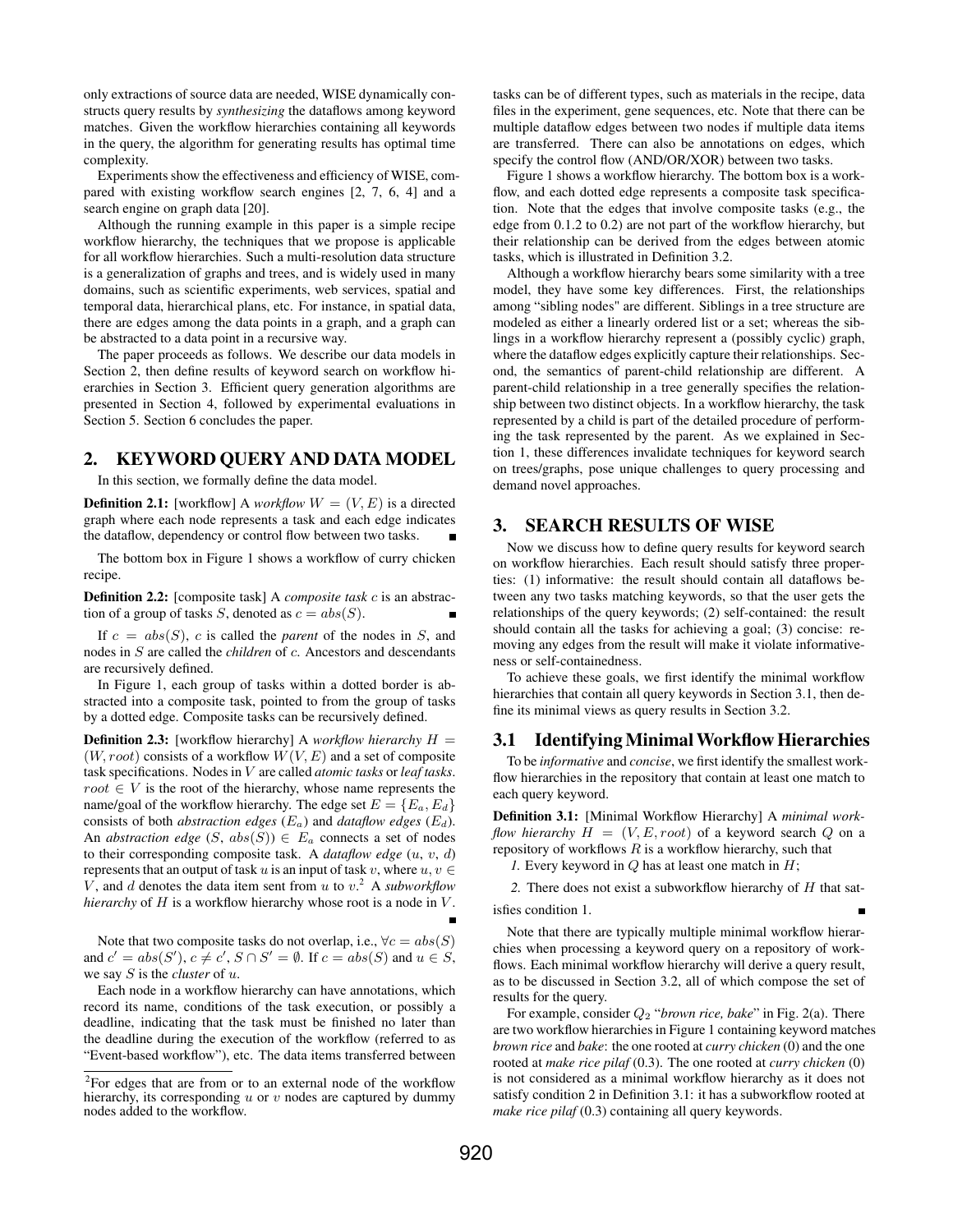Note that we do not "compose" a new workflow hierarchy from several unconnected sub-workflow hierarchies in the repository, in order to guarantee that each query result has a clear semantic meaning.

# 3.2 Defining Query Results as Minimal Views

#### *3.2.1 Minimal Views*

Unfortunately, returning the whole minimal workflow hierarchy itself to users is neither *informative* nor *concise*. Consider *Q*<sup>1</sup> as an example, where a minimal workflow hierarchy is Fig. 1. Returning the entire *curry chicken* hierarchy makes it difficult for users to find the dataflows among keyword matches, as they have to go up and down the layers and manually construct the dataflows. These manual operations are tedious and time-consuming for the users especially when the workflow hierarchy is large and complex.

Under this observation, we define the notion of *view* of a workflow hierarchy. Views can be considered as a projection of the 3D workflow hierarchy on to a 2D plane which hides less important information and simplifies analysis.

**Definition 3.2:** [View] A view  $View = (V, E)$  of a workflow hierarchy  $H = (V', E', root)$  is a directed graph with labels on edges. The node set  $V, V \subseteq V'$  satisfies:

*I.*  $\bar{\mathcal{A}}u, v \in V$ , *u* is an ancestor of *v* in *H*.

2.  $\forall u \in V'$  and *u* is a leaf node,  $\exists v \in V$  such that *v* is an ancestor-or-self of *u*.

*3.* For any  $u, v \in V$ ,  $(u, v, d) \in E_d$  if and only if  $\exists u', v' \in$  $V'$ ,  $u'$  and  $v'$  are descendant-or-self of  $u$  and  $v$ , respectively, and  $(u', v', d) \in E'_d$ .

Condition 1 indicates that a view is a two dimensional projection of the three dimensional workflow hierarchy, flattening out the nested hierarchy for the ease of user comprehension. Nodes in a view can have dataflow relationships, but not abstraction relationships. Condition 2 ensures that the node set  $V$  of a view covers all leaf nodes (atomic tasks) in the workflow hierarchy *H*: every leaf node in *V ′* must have one corresponding zoomed-out node in *V* . Since views may contain composite nodes whose edges are not explicitly present in the workflow hierarchy, their edges need to be induced, as specified in Condition 3. For example, since there is a dataflow between *wait 10 min* (0.1.0.3) and *put into skillet* (0.1.1.0), there should also be a dataflow between their parents, *tenderize chicken breast* (0.1.0) and *concoct* (0.1.1). Condition 3 guarantees that the dataflow edge set  $E_d$  in a view is faithful with respect to edge set  $E'_d$  according to  $H$ : the view preserves the dataflow among nodes in the view. Note that a view may hide the dataflows of two nodes in the workflow that are abstracted into a single node in the view, e.g., the edge between nodes 0.1.0.0 and 0.1.0.3 in Figure 2(a). Conditions 2 and 3 together ensure that a view is "semantically complete" with respect to the name/goal of *H*, and hence a self-contained information unit whose name/goal is the same as *H*.

Note that Definition 3.2 bears some similarity with the TAG [22] and context-free grammars. Context-free grammars have rules for rewriting symbols as strings of other symbols, tree-adjoining grammars have rules for rewriting the nodes of trees as other trees, and the proposed workflow views allow rewriting the nodes of a workflow as other graphs. That is, a view is a graph defined on a nested graph hierarchy, analogous to the frontier defined on a tree in TAG, and to a string defined in a context-free grammar.

As we can see, a view is a projection of a three dimensional workflow hierarchy to a two dimensional plane that preserves the dataflows among the tasks in the view. Obviously a workflow hierarchy can have many views, as there are many projections of a three dimensional object, depending on the viewing plane. For example, the tasks in each solid rectangle in Figure 1 compose a view of the *curry chicken* workflow hierarchy. Fig. 2(c) is another view of *curry chicken*.

We now define a keyword search result on workflow hierarchies as a minimal view of a minimal workflow hierarchy that preserves all keyword matches in the workflow hierarchy (which is also a philosophy of keyword search on relational databases or XML, where a result is a minimal tree that contains at least one match to each keyword).

Definition 3.3: [Minimal View] For a keyword search *Q* on a repository of workflows *R*, the *minimal view*  $View(H, Q) = (V, E)$ of a minimal workflow hierarchy *H* (Definition 3.1) is the view with the smallest number of tasks over all the views of *H* that contain all the keyword matches of *Q* in *H*. 3

Definition 3.4: [Query Result] For a keyword search *Q* on a repository of workflows *R*, the set of query results consists of the minimal view of each minimal workflow hierarchies in the repository.

Note that such a result definition is general for all types of workflow hierarchies where the nodes and edges may have annotations as discussed in Section 2. Given a minimal workflow hierarchy and a query, the minimal view is unique, which can be considered as a projection of a three dimensional workflow hierarchy on a two dimensional viewing plane defined by the query. The result is *informative* since it captures all keyword matches and their dataflows. The result is *self-contained* since the view serves an integrated goal and has a unique name, which is the same as the corresponding minimal workflow hierarchy. Furthermore, the result is *concise*, as we opt to use the *minimal view* among all views of each minimal workflow hierarchy.

Besides being informative, self-contained and concise, the query results generated by WISE satisfy another three desirable properties proposed in the literature: *soundness* [37], *monotonicity* and *consistency* [27], as shown in the technical report of this paper [29].

# 4. ALGORITHMS

After defining query results for keyword search on workflow hierarchies, we present the algorithms of the WISE system that achieve the semantics efficiently.

#### 4.1 Data Processing

We design labeling schemes and indexes for workflow hierarchies to efficiently find minimal workflow hierarchies and their minimal views.

Labeling of nodes and edges. Each node *n* in the workflow hierarchy is assigned a unique label *NID*(*n*). Since we need to explore the ancestor-descendant relationships of nodes to generate results, we use the Dewey labeling scheme, as shown underneath each node in Fig. 1. The label of the root is 0, and the label of a node *n* is composed by the concatenation of the label of its parent and a unique integer ID within the cluster that *n* is in. The unique in-cluster ID of a node can be arbitrarily set, i.e., the nodes in a cluster can have an arbitrary order, independent of the dataflows (thus nodes can be ordered even in a cyclic graph). *NID*s of nodes are ordered alphabetically. The node labels don't record dataflow information, but parent-child information. They enable efficient retrieval of lowest common ancestor (LCA) of two nodes *u* and *v*, whose node label

<sup>&</sup>lt;sup>3</sup>Note that since the nodes in a view can not have ancestordescendant relationships, only keyword matches that do not have descendant keyword matches are selected as nodes in a view, which are annotated with their ancestor keyword matches (if any).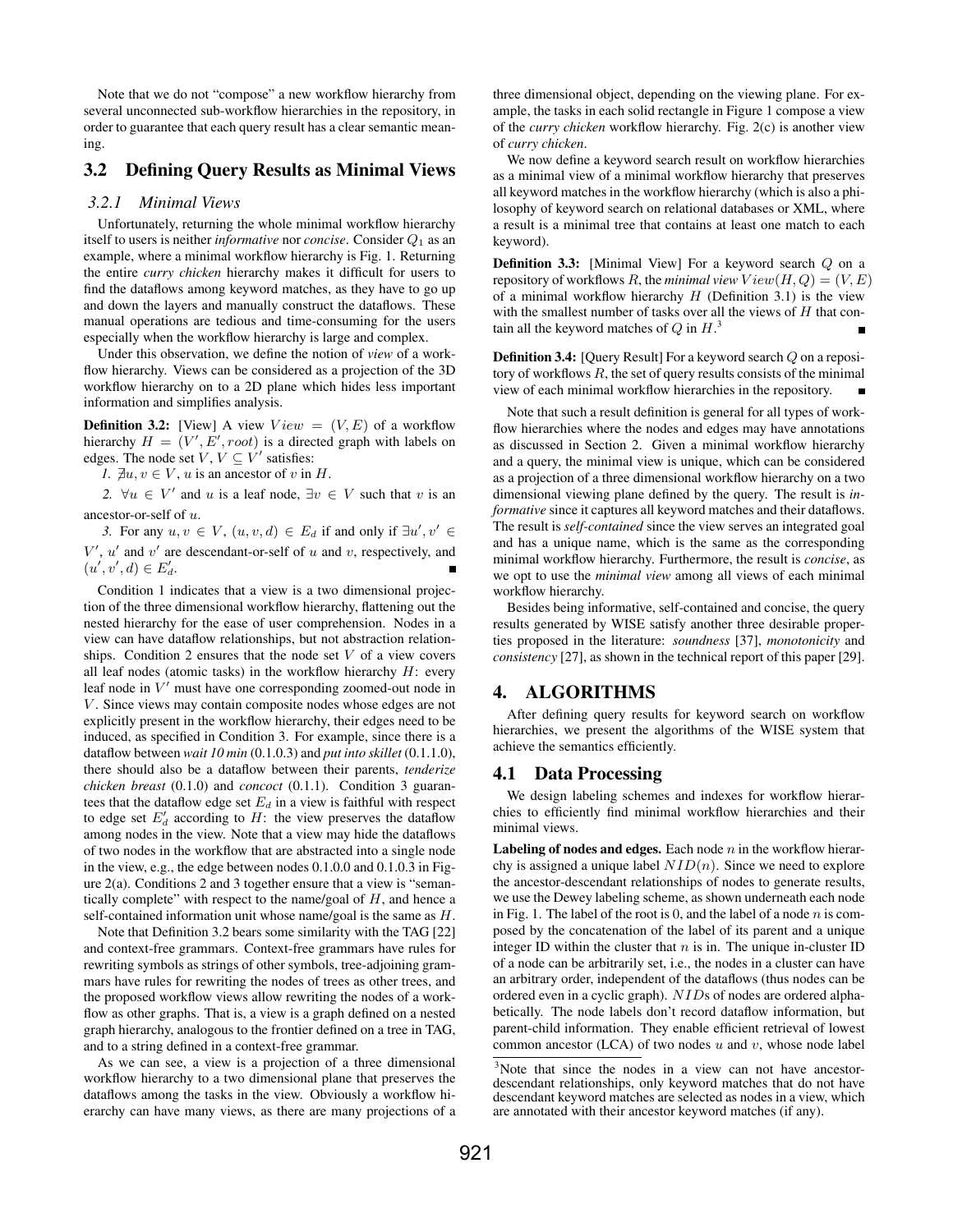is the longest common prefix of *NID*(*u*) and *NID*(*v*). Each edge is also assigned a unique integer ID.

Leaf adjacency lists of nodes. To efficiently find dataflows among keyword matches that may not be explicitly present in the data, we build a *leaf adjacency list* for each node *n* in the workflow hierarchy, denoted as  $LAL(n)$ .  $LAL(n)$  consists of IDs of the edges between leaf nodes *u* and *v*, such that *u* is a descendant of *n* and *v* is not a descendant of *n*. For each edge in  $LAL(n)$ , we also record its direction, as well as the data items transferred. For example, suppose the ID of the edge from node 0.1.0.3 to node 0.1.1.0 in Figure 1 is *e*<sup>1</sup> and it transfers data item *chicken breast*, then *e*<sub>1</sub> (outgoing, chicken breast)  $∈$  *LAL*(0*.*1*.*0*.*3) and *LAL*(0*.*1*.*0), where "outgoing" means that it is an outgoing edge from  $0.1.0.3$ to 0.1.0. Similarly,  $e_1$  (incoming, chicken breast)  $∈$   $LAL(0.1.1.0)$ and *LAL*(0*.*1*.*1). Leaf adjacency lists are used to efficiently derive dataflow edges in a query result, as will be discussed in Section 4.2. Intuitively, according to Definition 3.2 there is a dataflow edge between two composite nodes  $u$  and  $v$  if and only if there is an edge *e* between their leaf descendants, and such an edge *e* is recorded in *LAL*(*u*) and *LAL*(*v*). By leveraging leaf adjacency lists and a hash table, an edge can be derived in O(1) time.

Indexes. To speed up query processing, an inverted index is built which maps a keyword to the list of nodes in the workflow repository whose names/descriptions contain the keyword, sorted by their *NID*. We also build a B+ tree index on *NID*s that retrieves the subworkflow rooted at node *NID*, referred to as Dewey index.

The leaf adjacency list and indexes are built offline. They both take an affordable amount of space: in the worst case, each dataflow edge is recorded in every ancestor of each endpoint of the edge. Thus the leaf adjacency list takes  $O(|E_d|h)$  space where  $|E_d|$  is the number of dataflow edges in the workflow hierarchy, and *h* is the height of the workflow hierarchy. If each node contains at most *p* keywords, then the inverted index takes  $O(|V|p)$  space where  $|V|$  is the number of nodes in the workflow hierarchy. The Dewey index takes  $O(|V|)$  space.

## 4.2 Query Processing

WISE uses Algorithm 1 (the pseudo code is presented in the Appendix) to retrieve relevant query results for keyword searches on workflow hierarchies. It consists of two steps: identifying minimal workflow hierarchies, and constructing the minimal view for each minimal workflow hierarchy. We use *Q*1: "*chicken breast, coconut milk, saute*" as a running example.

Retrieving minimal workflow hierarchies. We begin by obtaining the list of match nodes for each keyword using the inverted index. In our running example  $(Q_1)$ , we obtain the matches to *chicken breast*: 0.1.0, *coconut milk*: 0.2.2 and *saute*: 0.1.1.2.

Note that sometimes a user may issue a query whose keywords do not exactly match the words in the data, but are semantically related. This can be addressed by looking each keyword up in a dictionary of synonyms. For instance, if the user query contains keyword "saute", we look it up in the dictionary and find its synonyms, e.g., "fry" and "panfry". Then we search the inverted index for the matches to "saute", "fry" and "panfry", and take the union of their matches as the matches to keyword "saute". In the experiments we have tested the efficiency of WISE when synonyms are considered in query processing. Alternatively, we can also use an ontology, which not only records the similarity among keywords but also the containment relationships (e.g. "saute" is a special type of "cook"). Furthermore, the similarity measurement can be used as part of the ranking scheme.

Then procedure *f indMW Hs* identifies the minimal workflow hierarchies using the Indexed Lookup Eager Algorithm [40], considering only expansion edges without dataflow edges. In our running example, there is only one minimal workflow hierarchy, which is the entire *curry chicken* hierarchy, as none of the descendants of *curry chicken* (0) contains all three query keywords. As discussed, returning the entire minimal workflow hierarchy is not informative or concise, thus we propose novel algorithms for computing minimal views of each minimal workflow hierarchy.

Identifying minimal views of minimal workflow hierarchies. After identifying minimal workflow hierarchies, procedure *grouping* groups the keyword matches according to the minimal workflow hierarchies that they belong to. This is done by first merging the lists of keyword matches into a single list *mergedList*, and then grouping the matches using a single traversal of *mergedList* and the list of the roots of minimal workflow hierarchies.

Finally, we need to identify minimal views of minimal workflow hierarchies. For each task in the minimal workflow hierarchy, we need to determine whether to include it in the view or not, and extract or synthesize the dataflow among the nodes in the view. *genMV* performs a single depth-first traversal of each minimal workflow hierarchy in the order of *NID*, and a traversal on the list of keyword matches sorted by *NID*. Let *cn* be the node in the workflow hierarchy currently being visited and *currMatch* be the current keyword match being visited in *mergedList*. During the traversal:

(1) If *cn* has descendant matches (which is true if *cn* is an ancestor of *currMatch*, or *cn* = *currMatch* and is an ancestor node of the next node in *mergedList*), we do not output *cn*, but update *cn* to be the first child of the current *cn*, i.e., continue to traverse its subworkflow hierarchy. If *cn* matches a keyword, *currMatch* is updated to be the next keyword match.

(2) If *cn* is not a keyword match and has no descendant match (which is true if *cn* is not an ancestor-or-self of *currMatch*), then we output *cn*, skip its subworkflow hierarchy and move to the next node in the workflow hierarchy which is not a descendant of *cn*.

(3) If *cn* is a keyword match and does not have descendant matches (which is true if  $cn = currMatch$ , and is not an ancestor of the next match node), then *cn* is directly interested by the user, and is output as part of the query result. The properties of match nodes can be displayed upon click. Since we do not output the expansion of *cn*, we move to the next node in the workflow hierarchy which is not a descendant of *cn*. We also move *currMatch* to point to the next keyword match in *mergedList*.

In our running example, we have found the minimal workflow hierarchy, rooted at *curry chicken* (0). The keyword matches in the order of their *NID* are: *chicken breast* (0.1.0), *saute* (0.1.1.2), *coconut milk* (0.2.2). We traverse the minimal workflow hierarchy and the keyword match list in parallel. Initially, *cn* = *curry chicken* (0) and  $currMatch = 0.1.0$ . Since *cn* is an ancestor of *currMatch*, we do not output *curry chicken*, but expand it and traverse its children. Later on when we come to  $cn = 0.1.0$ , since  $cn = currMatch$ , we output *cn* as a clickable node, then move *cn* to 0.1.1 and *currMatch* to *saute* (0.1.1.2). The procedure continues until all nodes in the results are identified.

Next we discuss how to generate edges in the result. When outputting a node *cn*, we need to find the edges corresponding to *cn*. A naive approach would search each leaf descendant of every node *u* that has been output as well as each leaf descendant of *cn*, and check whether there is an edge between them. If so, it means an edge should exist between *u* and *cn* in the view (as discussed before, a view should preserve the edges between two nodes in the workflow hierarchy that are descendants of different nodes in the view). This approach is very inefficient, as *u* and *cn* may both have a large number of descendants, and they may be accessed multiple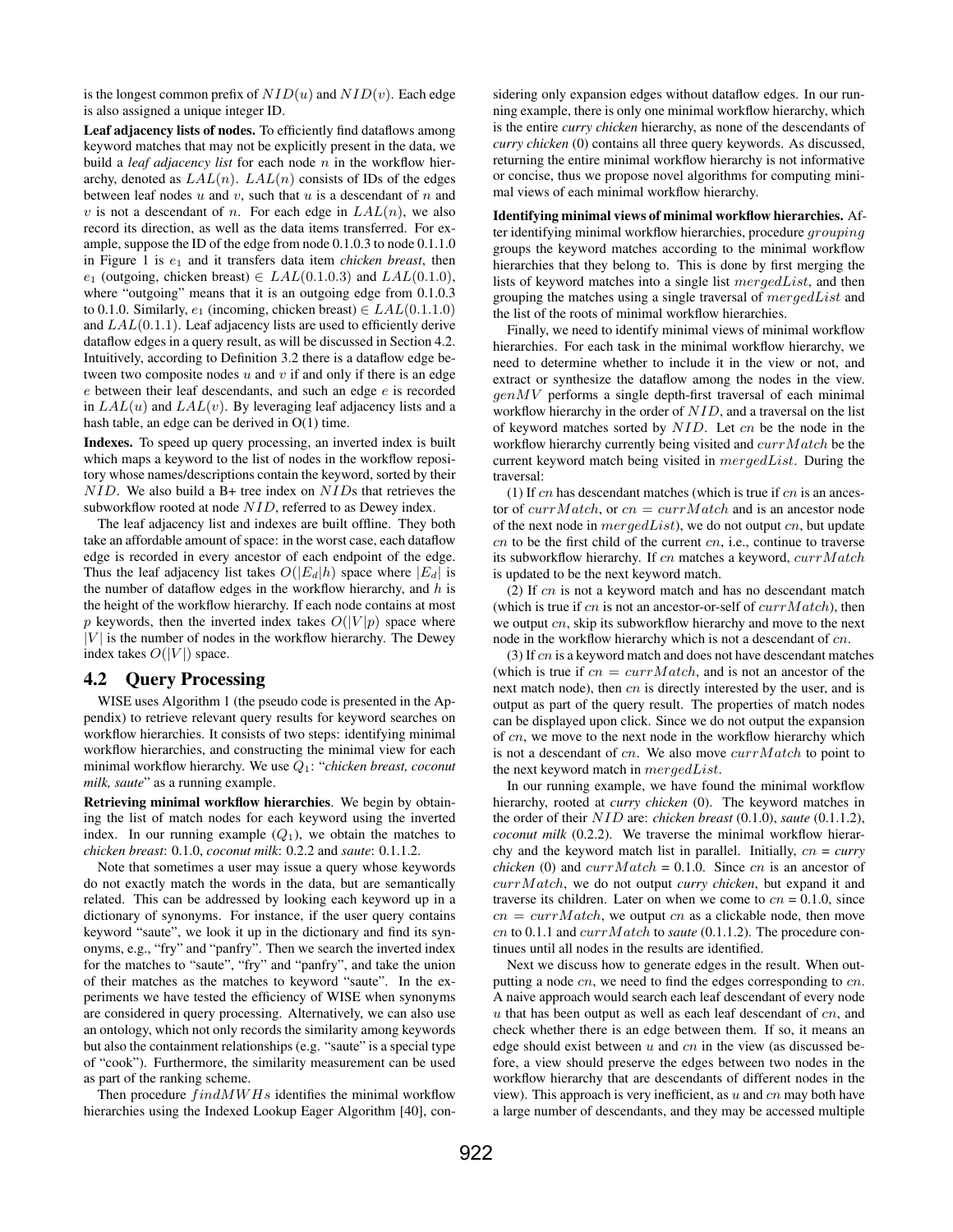times.

We propose a much more efficient approach using *LAL* and a hash table, which will be shown to find each edge in  $O(1)$ . When outputting a node *cn* we traverse *LAL*(*cn*); for each edge with ID  $e_i$  in  $LAL(cn)$ , we check it in a hash table, which maps an edge ID to an endpoint of the edge that has been output. The hash table is initially empty. If  $e_i$  is not in the hash table, it means the other endpoint of  $e_i$  has not been output, and we put an entry  $(e_i, cn)$  into the hash table. If  $e_i$  is in the hash table with entry  $(e_i, u)$ , then *u* has been output, and there should be a dataflow edge between *u* and *cn*, whose direction and data item depends on the corresponding entry in  $LAL(cn)$ .

For example, when we output *tendrize chicken breast* (0.1.0), we check its LAL. Suppose there is an edge from 0.1.0.3 to 0.1.1.0 with ID  $e_1$  and data item *chicken breast*, then  $LAL(0.1.0) = \{e_1\}$ (outgoing, chicken breast)*}*. Since node 0.1.1.0 has not been output yet,  $e_1$  is not in the hash table, and we insert entry  $(e_1, 0.1.0)$  into the hash table. When we output *put into skillet* (0.1.1.0), since  $LAL(0.1.1.0) = \{e_1 \text{ (incoming, chicken breast)}\}$ , we check  $e_1$  in the hash table, and get the entry (*e*1*,* 0*.*1*.*0). Therefore, we output an edge from 0.1.0 to 0.1.1.0 with data item "chicken breast".

Theorem 4.1: The results generated by Algorithm 1 for a keyword search *Q* on a repository of workflows *R* are the minimal views of all minimal workflow hierarchies  $H(R, Q)$  in the repository (Definition 3.4).

PROOF. The proof can be found in the Appendix.

Theorem 4.2: The time complexity of procedure *genMV* is *O*(*N*+ *E*), where *N, E* are the number of nodes and edges in the output (minimal view), i.e., the optimal time complexity for finding minimal views. The overall time complexity of Algorithm 1 is  $O(M_{min}k dlog M_{max} + M + N + E)$ , where  $M_{min}$  and  $M_{max}$ are the minimum and maximum number of matches to a keyword, respectively, *M* is the total number of keyword matches, *d* is the depth of the workflow hierarchy.

PROOF. The proof can be found in the Appendix.

#### 5. EXPERIMENTS

To evaluate the effectiveness and efficiency of WISE, we compare its performance with three methods in the literature. *Node Return* outputs individual tasks that contain query keywords without dataflow information, as supported by the search modules in Kepler [2], Triana [7] and Taverna [6]. *Structure Return* outputs a whole workflow hierarchy if it contains all the query keywords, which is used in myExperiment [4]. The third approach, BLINKS [20], is a state-of-the-art keyword search engine on graphs, which output minimal subtrees in the data graph whose leaf nodes contain matches to query keywords. We implemented Structure Return and Node Return approaches with best-effort, each of which only returns information of the minimal workflow hierarchies for better precision. The implementation of BLINKS is obtained from the authors.

We have tested two aspects: the quality of search results measured by the amount of information returned, as well as user perceived precision, recall and F-measure; the efficiency of the search algorithms measured by processing time and scalability over data size.

In the efficiency test, we additionally test the efficiency of WISE in handling synonyms of keywords. Specifically, we use Word-Net [8] to find a set of synonyms for each keyword, then take the union of the matches to all synonyms as the matches to this keyword.



Figure 3: Number of Nodes vs. Number of Dataflows among Keyword Matches in the Query Results

#### 5.1 Experimental Setup

The experiments were performed on a 3.6GHz Pentium 4 machine. The systems were implemented in Java using a commercial database as the backend. All experiments were repeated 5 times independently with cold cache, and we report the average processing time discarding the maximum and minimum values.

Data Set. The data are obtained from the Kepler system[2] in MoML (Modeling Markup Language) format [3], which is the standard file format for specifying workflow hierarchies, widely used in many workflow systems such as Kepler [2], SEEK [5], GEON [1], etc.

Query Set. We have tested thirty queries for workflows in three sample application domains: Biology ( $QB_1 - QB_{10}$ ), Geology  $(QG_1 - QG_{10})$ , and Ecology  $(QE_1 - QE_{10})$ . Queries  $QB_1$  to *QB*<sup>10</sup> are set by a biologist from the Biology department in Arizona State University. For example, *QB*<sup>1</sup> intends to find out the usage of *GenBank*, and *QB*<sup>2</sup> intends to find out how to filter sequences. The queries include single keyword queries, queries whose keywords appear in the same cluster, same layer, or different layers. All queries can be found in the Appendix. .

#### 5.2 Search Quality

Analysis of Information in Query Results. Fig. 3 shows the total number of nodes in the query result, the ground truth of the number of dataflows between keyword matches in the data, and the number of dataflow paths that are captured in the result, of each approach on queries  $QB_1$  to  $QB_{10}$ . We can see that these approaches in the decreasing order of the amount of nodes output are: Structure Return, WISE, BLINKS, and Node Return. Each result of each approach contains all keywords of the corresponding query. However, the numbers of dataflow paths among keywords captured by these approaches are quite different, as shown above the bars in Fig. 3. The total numbers of dataflows between all pairs of distinct keywords in the data are considered as the *ground truth*, which are listed below the x-axis. Node Return has zero dataflows returned as no pair of the nodes in a query result are connected. BLINKS is unaware of the difference of dataflow edges and expansion edges and thus often fails to capture the dataflow paths between keywords. Structure Return outputs the entire minimal workflow hierarchies as query results, which only explicitly capture the dataflow paths among keyword matches that are leaf nodes. Even though it outputs much more data nodes than WISE, the amount of relevant information is

 $\blacksquare$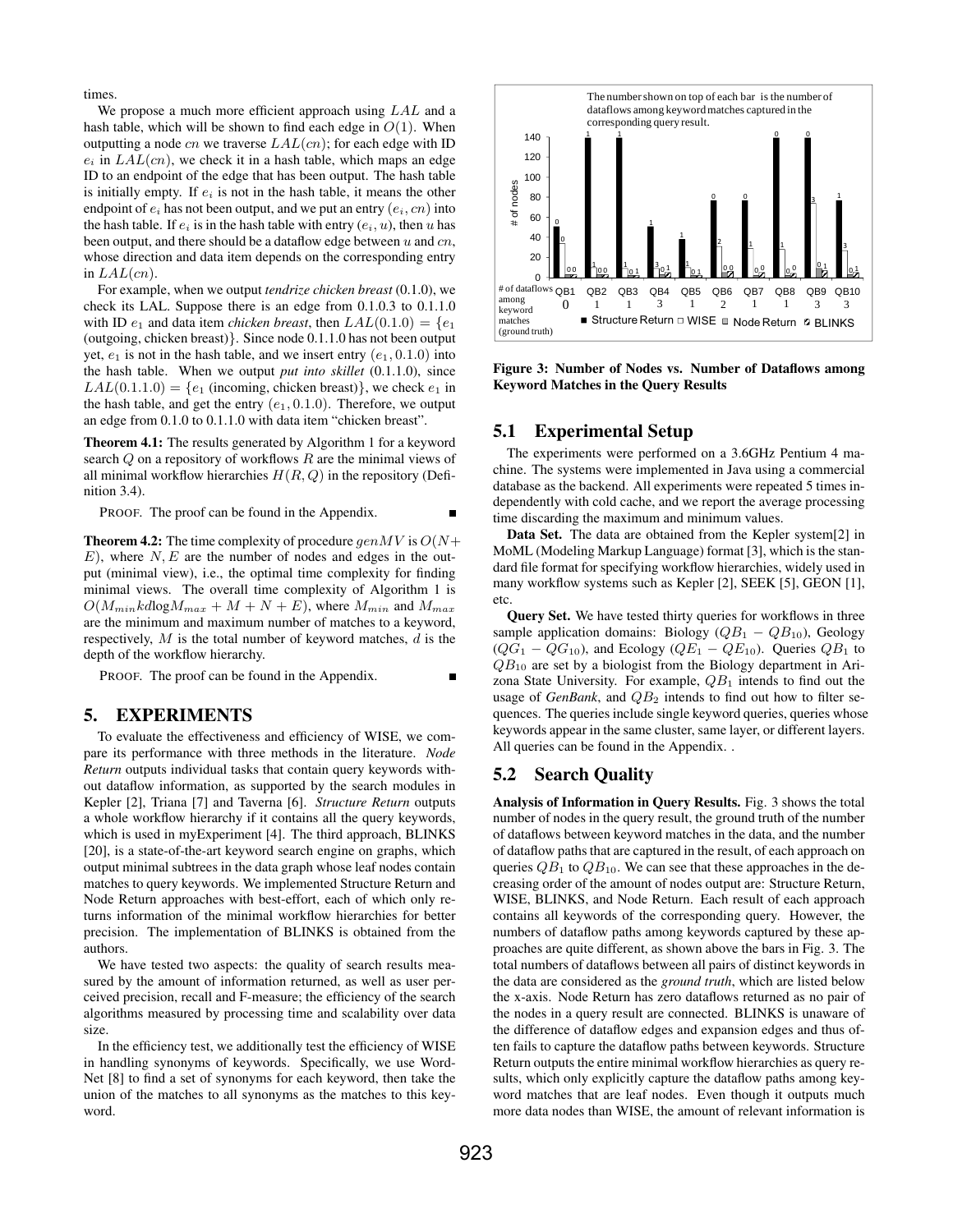



Figure 5: Query Processing Time

limited. On the other hand, WISE can capture all the dataflows by explicitly displaying the dataflow paths connecting keywords in the query results, and thus return *informative* results.

We also evaluate the number of self-contained results generated from all four methods for  $QB_1 - QB_{10}$ . All results generated by WISE and Structure Return are self-contained, as they generated minimal views / minimal workflow hierarchies as results. Node Return does not generate any self-contained results. BLINKS generates self-contained results only when it happens to return exactly the nodes and edges in a cluster as a result. For  $QB_1$  -  $QB_{10}$ , BLINKS does not generate self-contained results.

User Evaluation. To further verify the rationale of WISE's semantics and the acceptance of WISE's query results by users, we also performed a user study on *QB*<sup>1</sup> to *QB*<sup>10</sup> to measure the *precision*, *recall*, and *F-measure* of these four approaches.

Ten students who are not aware of this project were invited for the survey. For each query, we provided the users with the search results generated by each of the four systems, as well as an option for them to specify their own query results if none of them are satisfactory, by circling all the nodes they wish to be returned (Recall that dataflow information is analyzed in Fig. 6). The ground truth is set based on the majority of agreements by the users. We then calculate the precisions and recalls of each approach on the ten queries based on the ground truth, which are shown in Fig. 4.

As we can see, Structure Return usually has a perfect recall as the entire minimal workflow hierarchies are returned for each query. However, it suffers a low precision as not all the nodes returned are relevant. Take  $QB_2$  as an example, the users are only interested in the information about *Get Sequence* and *Filter*, which comprises only a small portion of the minimal workflow hierarchy. On the other hand, Node Return has a perfect precision on all queries, but suffers a very low recall. Consider *QB*4, no information about how to use *Align*, *Blast* and *Get Promoters* together is returned. Similarly, BLINKS has a perfect precision, but low recall, since the results that are returned are generally not self-contained workflows.

WISE has both high precision and recall in general. There are a few queries on which WISE's search quality can be further improved. For query *QB*1, WISE has a low recall because WISE outputs the cluster containing *GenBank*, and task *GenBank* is clickable but not expanded. However, the users prefer having the detailed information of *GenBank* directly. The reason WISE has a low precision for  $QB_8$  is that the occurrences of the keywords *Array Merge* and *Align* in the data are far away from the start tasks of the minimal workflow hierarchy. In this case, the users prefer omitting some portion of the data from the start tasks to the keyword matches in the result for conciseness reason. *QB*<sup>7</sup> has the similar reason as  $QB_8$ .

We compute the F-measure of each approach according to the average precision and recall across all the test queries, with parameter  $\alpha$ = 0.5, 1 and 2, as presented in Fig. 4. WISE significantly outperforms Structure Return, Node Return and BLINKS.

# 5.3 Efficiency

Processing Time. The processing times of WISE, Structure Return, Node Return and BLINKS on the test data and query sets are shown in Fig. 5. WISE\* denotes the approach that incorporates WordNet for finding synonyms of keywords. All approaches are efficient. Node Return is the fastest, followed by BLINKS and WISE, and Structure Return is the slowest. WISE\* takes additional processing time for finding the synonyms of each keyword, as well as finding the matches to them. It can be seen that the additional time WISE\* takes to handle synonyms is fractional.

Fig. 6(a) shows the breakdown of the average processing time of each approach over all 30 queries. Structure Return, Node Return and WISE start with finding the minimal workflow hierarchies; WISE further finds the minimal views; BLINKS has specific result generation algorithms; and all consume time for outputting results.

As we can see, the output time is dominant in the overall cost, which is determined by the amount of information output. Fig. 3 shows the number of nodes that are output by each approach for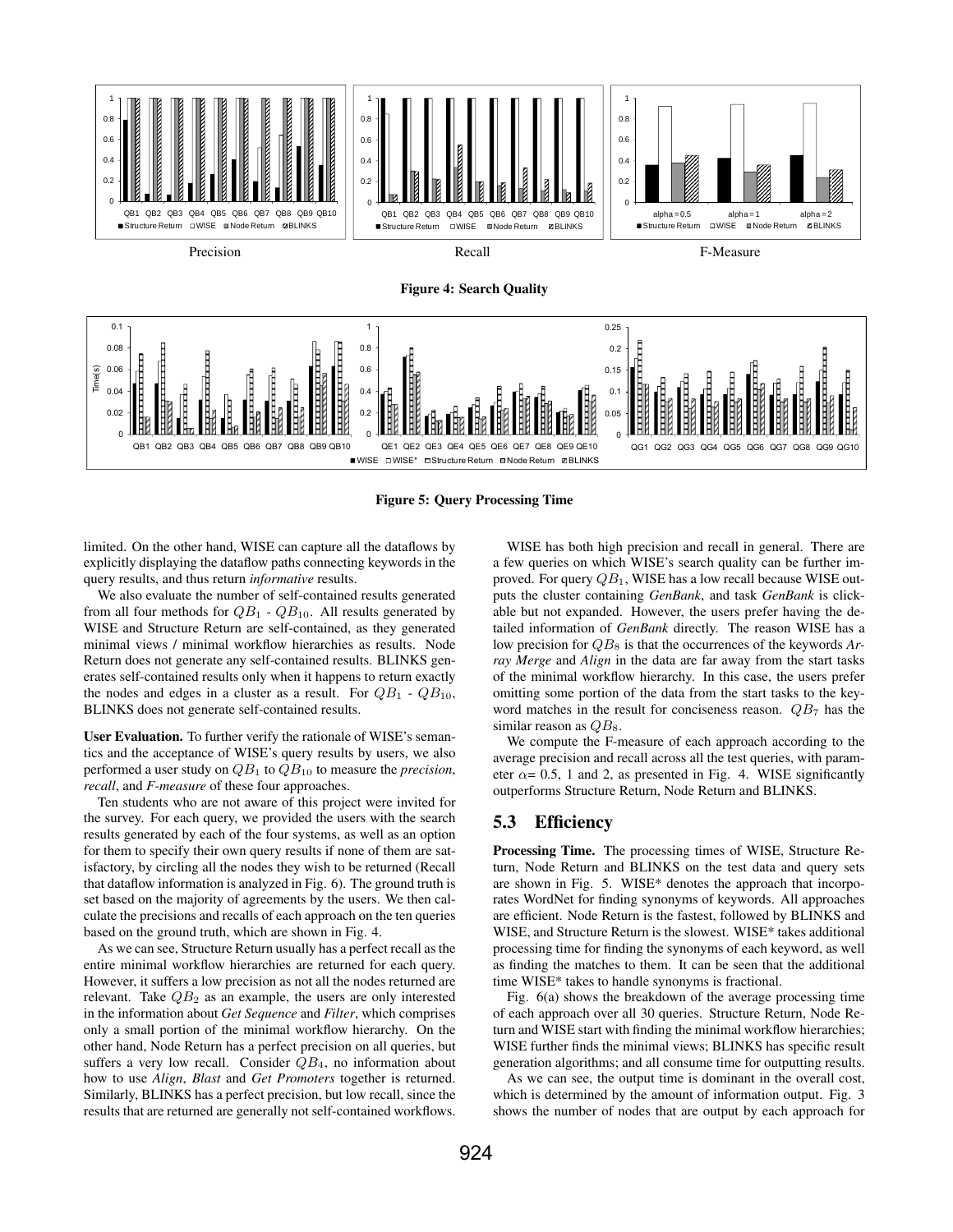

#### Figure 6: Processing Time Breakdown, Scalability and Number of Dataflows Captured

queries on Biology workflow repository. Structure Return, which outputs the whole minimal workflow hierarchies, has the largest output sizes and thus is the slowest. Its output size is followed by that of WISE, and then BLINKS. On the other hand, Node Return, which only outputs individual match nodes, has the smallest number of nodes returned and therefore is fastest.

We also observe that the algorithm of WISE for generating minimal view is very efficient, consuming a very small portion of its processing time. The result generation time of WISE is similar to those of BLINKS and Node Return. The processing overhead of WISE is mainly due to the additional information output, which captures more dataflows between keyword matches (shown in Fig. 3) and results in best search quality among all (shown in Fig. 4).

Scalability. We test the scalability of all four approaches over increasing data sizes by replicating the workflows in the repository multiple times. The processing times of *QB*<sup>1</sup> are shown in Fig. 6(b). All four approaches increase linearly when the data size increases. They scale similarly on other queries and the figures are omitted.

In summary, WISE achieves significantly better search quality compared with Structure Return, Node Return and BLINKS and returns self-contained, informative yet concise query results. It is efficient and scales well.

## 6. CONCLUSIONS

We present WISE, a keyword search engine for workflow hierarchies, which are modeled as hierarchies of multiple layers. We identify the minimal views of minimal workflow hierarchies as query results, which are self-contained, informative and concise. Experimental evaluations have shown the effectiveness and efficiency of WISE.

In the future, we will study effective ranking schemes and top-*k* algorithms such that search results will be output in the order of their relevances. We will also study the generation of query results that are meaningful with respect to the execution of a workflow, e.g., a workflow in which two query keywords only have OR or XOR relationships should not be retrieved as a result for the query, as they can not both be executed during an execution. Another interesting topic to explore is to re-use parts of a workflow hierarchy when constructing a new workflow hierarchy, exploring the tradeoff between the efficiency of construction, storage and retrieval, as well as the re-use of node/edge labels and indexes.

# 7. REFERENCES

- [1] GEON. http://www.geongrid.org.
- [2] Kepler. http://kepler-project.org/.
- [3] MOML. http://ptolemy.eecs.berkeley.edu/papers/05/ptIIdesign1 intro/ptIIdesign1-intro.pdf.
- [4] myExperiment. http://www.myexperiment.org/.
- [5] Seek. http://seek.ecoinformatics.org.
- [6] Taverna Project. http://taverna.sourceforge.net/.
- [7] Triana. http://www.trianacode.org/collaborations/index.html.
- [8] WordNet: A Lexical Database for English. http://wordnet.princeton.edu/.
- [9] I. Altintas, C. Berkley, E. Jaeger, M. Jones, B. Ludäscher, and S. Mock. Kepler: An Extensible System for Design and Execution of Scientific Workflows. In *SSDBM*, 2004.
- [10] Z. Bao, S. C. Boulakia, S. B. Davidson, A. Eyal, and S. Khanna. Differencing Provenance in Scientific Workflows. In *ICDE*, 2009.
- [11] Z. Bao, T. W. Ling, B. Chen, and J. Lu. Effective XML Keyword Search with Relevance Oriented Ranking. In *ICDE*, 2009.
- [12] C. Beeri, A. Eyal, S. Kamenkovich, and T. Milo. Querying Business Processes. In *VLDB*, 2006.
- [13] O. Biton, S. C. Boulakia, S. B. Davidson, and C. S. Hara. Querying and Managing Provenance through User Views in Scientific Workflows. In *ICDE*, 2008.
- [14] O. Biton, S. Cohen-Boulakia, and S. B. Davidson. Zoom\*UserViews: Querying Relevant Provenance in Workflow Systems. In *VLDB*, 2007.
- [15] A. Chebotko, S. Chang, S. Lu, F. Fotouhi, and P. Yang. Scientific Workflow Provenance Querying with Security Views. In *WAIM*, 2008.
- [16] I.-M. A. Chen and V. M. Markowitz. Modeling Scientific Experiments with an Object Data Model. In *ICDE*, 1995.
- [17] S. Cohen, S. C. Boulakia, and S. B. Davidson. Towards a Model of Provenance and User Views in Scientific Workflows. In *DILS*, 2006.
- [18] E. Deelman, S. Callaghan, E. Field, H. Francoeur, R. Graves, N. Gupta, V. Gupta, T. H. Jordan, C. Kesselman, P. Maechling, J. Mehringer, G. Mehta, D. Okaya, K. Vahi, and L. Zhao. Managing Large-Scale Workflow Execution from Resource Provisioning to Provenance tracking: The CyberShake Example. In *e-Science*, 2006.
- [19] K. Golenberg, B. Kimelfeld, and Y. Sagiv. Keyword Proximity Search in Complex Data Graphs. In *SIGMOD*, 2008.
- [20] H. He, H. Wang, J. Yang, and P. Yu. BLINKS: Ranked Keyword Searches on Graphs. In *SIGMOD*, 2007.
- [21] T. Heinis and G. Alonso. Efficient Lineage Tracking for Scientific Workflows. In *SIGMOD*, 2008.
- [22] A. K. Joshi and Y. Schabes. Tree-Adjoining Grammars and Lexicalized Grammars. In *Tree Automata and Languages*, pages 409–432. 1992.
- [23] K. Lee, N. W. Paton, R. Sakellariou, and A. A. A. Fernandes. Utility Driven Adaptive Workflow Execution. In *CCGRID*, 2009.
- [24] G. Li, V. Muthusamy, H.-A. Jacobsen, and S. Mankovski. Decentralized Execution of Event-Driven ScientificWorkflows. In *SCW*, 2006.
- [25] D. T. Liu and M. J. Franklin. The Design of GridDB: A Data-Centric Overlay for the Scientific Grid. In *VLDB*, 2004.
- [26] Z. Liu and Y. Chen. Identifying Meaningful Return Information for XML Keyword Search. In *SIGMOD*, 2007.
- [27] Z. Liu and Y. Chen. Reasoning and Identifying Relevant Matches for XML Keyword Search. In *VLDB*, 2008.
- [28] Z. Liu and Y. Chen. Return Specification Inference and Result Clustering for Keyword Search on XML. *ACM Trans. Database Syst.*, 35(2), 2010.
- [29] Z. Liu, Q. Shao, and Y. Chen. WISE: Searching Workflow Hierarchies. Technical report, Arizona State University, 2010.
- [30] Y. Luo, X. Lin, W. Wang, and X. Zhou. SPARK: Top-k Keyword Query in Relational Databases. In *SIGMOD*, 2007.
- [31] C. B. Medeiros, J. de Jesús Pérez Alcázar, L. A. Digiampietri, G. Z. P. Jr., A. Santanchè, R. da Silva Torres, E. R. M. Madeira, and E. Bacarin. WOODSS and the Web: Annotating and Reusing Scientific Workflows. *SIGMOD Record*, 34(3):18–23, 2005.
- [32] M. A. Nieto-Santisteban, J. Gray, A. S. Szalay, J. Annis, A. R. Thakar, and W. O'Mullane. When Database Systems Meet the Grid. In *CIDR*, 2005.
- [33] T. M. Oinn, M. Addis, J. Ferris, D. Marvin, M. Senger, R. M. Greenwood, T. Carver, K. Glover, M. R. Pocock, A. Wipat, and P. Li. Taverna: A Tool for the Composition and Enactment of Bioinformatics Workflows. *Bioinformatics*, 20(17):3045–3054, 2004.
- [34] C. E. Scheidegger, H. T. Vo, D. Koop, J. Freire, and C. T. Silva. Querying and Re-Using Workflows with VisTrails. In *SIGMOD*, 2008.
- [35] S. Shankar, A. Kini, D. J. DeWitt, and J. F. Naughton. Integrating Databases and Workflow Systems. *SIGMOD Record*, 34(3):5–11, 2005.
- [36] Q. Shao, P. Sun, and Y. Chen. WISE: A Workflow Information Search Engine. In *ICDE*, 2009.
- [37] P. Sun, Z. Liu, S. B. Davidson, and Y. Chen. Detecting and Resolving Unsound Workflow Views for Correct Provenance Analysis. In *SIGMOD*, 2009.
- [38] M. Vrhovnik, H. Schwarz, S. Radeschütz, and B. Mitschang. An Overview of SQL Support in Workflow Products. In *ICDE*, 2008.
- [39] D. L. Wang, C. S. Zender, and S. F. Jenks. Clustered Workflow Execution of Retargeted Data Analysis Scripts. In *CCGRID*, 2008.
- [40] Y. Xu and Y. Papakonstantinou. Efficient Keyword Search for Smallest LCAs in XML Databases. In *SIGMOD*, 2005.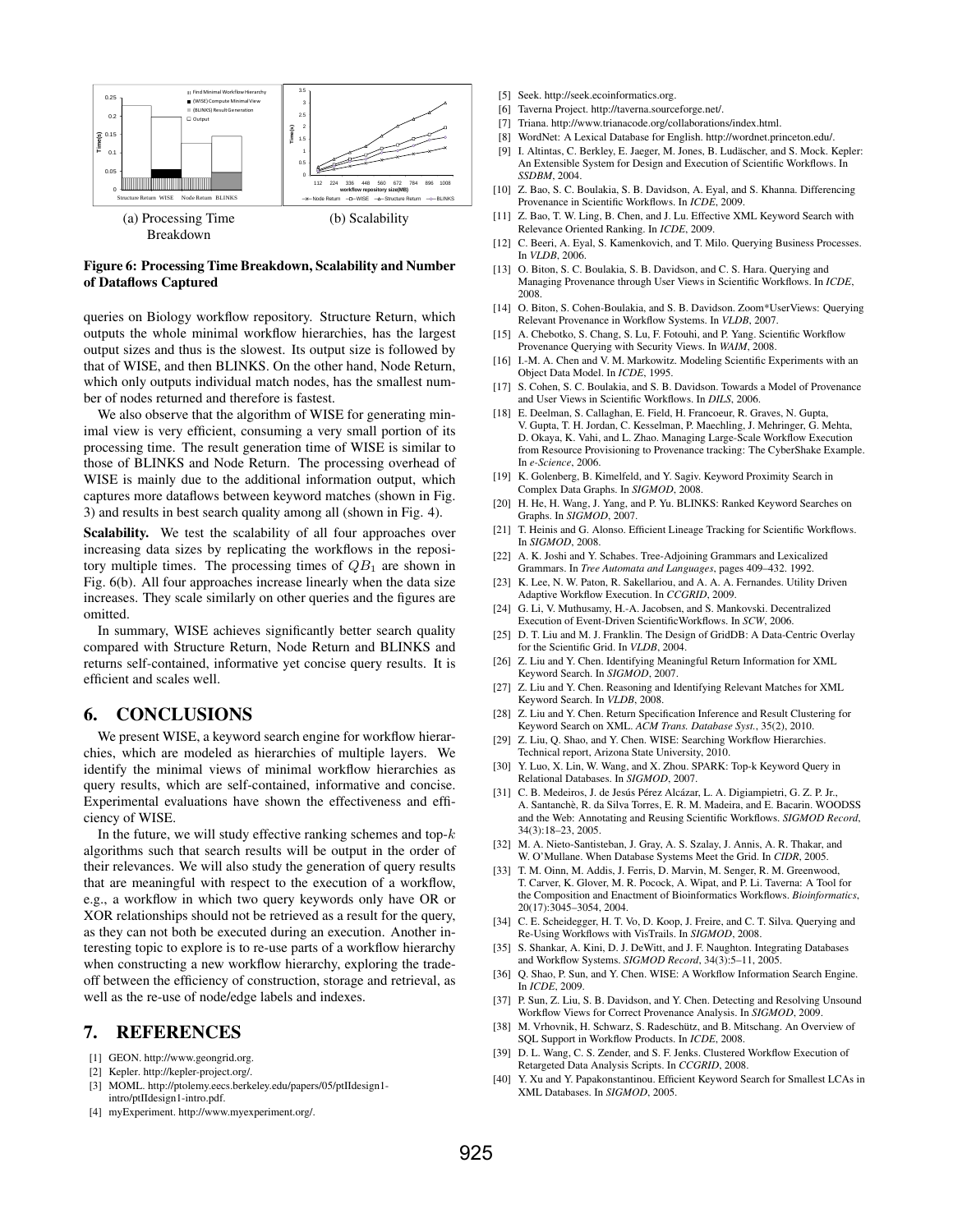# APPENDIX

# A. Pseudo Code of WISE

Algorithm 1 Keyword Search on Workflow Hierarchies

#### *keywordSearch* (*keyword*[*n*], indexes)

1: for  $i = 1$  to *n* do<br>2: matches  $|i|$ 

 $matches[i] = word2NID(keyword[i])$ 

```
3: roots[r] = findMWHs(matches) [40]<br>4: matchGroun[r] = aroundmatches.
```

```
matchGroup[r] = grouping(matches, roots)5: for i = 1 to r do<br>6: result |i| = cresult[i] = genMV(root[i], matchgroup[i], indexes)grouping (matches[n][p], roots[r])
1: mergedList[m] = merge-sort matches[n][p] into a sorted list
2: i = j = 13: matchgroup[i] = \emptyset for all 1 \leq i \leq r4: while i \leq r and j \leq m do<br>5: if ancestor - or - sel
5: if ancestor - or - self(root[i], mergedList[j]) then<br>6: matcharoup[i] = matcharoup[i] \cup mergedlist[j]
 6: matchgroup[i] = matchgroup[i] \cup mergedlist[j]<br>7· i + +7: j++<br>8: else if me
8: else if matchgroup[i]! = \emptyset then 9: i + +9: i + +<br>10: else
10: else<br>11: ij + +genMV (root, matchgroup[g], indexes)
1: cn = root; cm = 1; mv = \emptyset2: EdqeHash = a hash table initialized as empty
3: while cn \neq null and matchgroup[cm] \neq null do<br>4: if cn = match \textit{around} then
4: if cn = matchgroup[m] then<br>5: if ancestor(en, matcharous5: if \text{arccstor}(cn, \text{match}group[m+1]) then<br>6: \{cn \text{ is a match node and has descendant mat}\}\6: {cn is a match node and has descendant matches}<br>7: cm + +7: cm + +<br>8: continue
\begin{array}{ll}\n8: & \text{continue} \\
9: & \text{else}\n\end{array}9: else
                 \{cn \text{ is a match node and has no descendant match}\}11: outputnode(mv, cn, EdgeHash)<br>12: cn = cn's next node in NID orde
                 cn = cn's next node in NID order, which is not a descen-
                dant of cn
13: else if \text{ancestor}(cn, \text{matchgroup}[cm]) then<br>14: \{cn \text{ is not a keyword match and has descend}\}{cn is not a keyword match and has descendant matches}
15: cn = cn's first child<br>16: else
         else
17: \{cn \text{ is not a keyword match and has no descendant match}\}\<br>18: outmutnode(mx, cn. EdgeHash)
```
- 
- 18: *outputnode*(*mv*, *cn*, *EdgeHash*)<br>19: *cn* = *cn*'s next node in *NID* order  $cn = cn$ 's next node in  $NID$  order, which is not a descendant of *cn*

20: return *mv*

*outputnode* (*mv, cn, EdgeHash*)

1: add *cn* into *mv*

```
2: for each edge entry eid(incoming/outgoing, d) \in LAL(cn) do 3: if there is an entry (eid, u) in the EdgeHash then
```
- 3: if there is an entry  $(eid, u)$  in the *EdgeHash* then<br>4:  $\{u \text{ is the other endpoint of } eid \text{ that has been output}\}$
- 4: {*u* is the other endpoint of *eid* that has been output}<br>5: add an edge from *u* to *cn* (or from *cn* to *u'*) into *n* 5: add an edge from  $\overline{u}$  to  $\overline{c}n$  (or from  $\overline{c}n$  to  $\overline{u}$ ) into  $\overline{m}v$  with data item *d*

```
6: else<br>7: i
```
7: insert an entry (*eid, cn*) into *EdgeHash*

# B. Proof of Theorem 4.1

We adopt the Indexed Lookup Eager Algorithm [40] to compute minimal workflow hierarchies. In the following, we prove that a query result  $QR = (V, E)$  generated by Algorithm 1 is the minimal view of a minimal workflow hierarchy that contains all keyword matches which do not have descendant matches.

First, we prove that  $QR$  is a view of  $H(R, Q)$ , i.e., it satisfies the three conditions of view in Section 2.

1.  $∀u ∈ H$ , if  $u ∈ QR$ , then none of *u*'s children is output in

*QR* according to Algorithm 1 (recall that after we output a node *cn*, we move to the next node that is not a descendantor-self of *cn*). Therefore, *QR* satisfies condition 1 in Definition 3.2.

- 2.  $\forall u, u$  is a leaf of *H* and  $u \notin QR$ , according to Algorithm 1, during the depth-first traversal of *H*, *u* must have an ancestor  $u'$  which is visited and output in  $QR$  (recall that we do not output a node if and only if it is expanded, or an ancestor node is output). In other word,  $u'$  is a node and has no descendant matching keywords. Therefore, *QR* satisfies condition 2 in Definition 3.2.
- 3.  $∀u, v ∈ V$ , according to Algorithm 1, there is an edge from *u* to *v*,  $(u, v, d)$ , if and only if the ID of the edge (e.g.,  $e_i$ ) is recorded in both *LAL*(*u*) and *LAL*(*v*). According to the design of leaf adjacency list, this happens if and only if there is an edge  $(u', v', d)$  between a descendant  $u'$  of  $u$  and a descendant  $v'$  of  $v$  labeled  $e_i$ . Therefore, an edge  $(u, v, d)$  between *u* and *v* is output in the view if and only if there exists an edge  $(u', v', d)$  between  $u'$  and  $v'$ . Thus  $QR$  satisfies condition 3 in Definition 3.2.

Next we prove that *QR* contains all keyword matches in the minimal workflow hierarchy that have no descendant keyword match. For any keyword match node *m*, each of *m*'s ancestors will be visited and expanded during the traversal of the minimal workflow hierarchy, as it has a descendant match. Therefore, *m* will be visited and output, as all children of an expanded node will be visited.

At last we prove that *QR* generated by Algorithm 1 is minimal, i.e., it has the smallest number of nodes among all views of *H* that contain all keyword matches. Suppose there is another view of  $H$ ,  $QR' = (V', E')$  which has a smaller number of nodes than *QR* and contains all keywords. Since both views are from the same workflow hierarchy, there must be at least one composite node *u ′* in *H* which is expanded in *QR* but not in *QR'*, i.e.,  $\exists u \in V$  and  $u' \in V$  $V'$ , such that  $u$  is a descendant of  $u'$ . According to Algorithm 1,  $u'$ is expanded in *QR* only if it has descendant keyword matches. But since  $u'$  is output but not expanded in  $QR'$ , none of its descendants can be output, thus *QR′* can not contain all the keyword matches of *H*, which is a contradiction. Therefore, *QR* is the minimal view of *H*, and is a qualified query result.

A minimal workflow hierarchy has exactly one minimal view for a query. Thus Algorithm 1 finds exactly the set of query results.

# C. Proof of Theorem 4.2

In Algorithm 1, finding the matches using the inverted index takes  $O(M)$  time, where *M* is the number of keyword matches. Procedure  $findMWHs$  adopts the Indexed Lookup Eager Algorithm, which takes  $O(M_{min} k d \log M_{max})$  time [40]. The *grouping* procedure traverses the roots of the minimal workflow hierarchies and the keyword match list, whose complexity is bounded by  $O(M)$ .

*genMV* scans each minimal workflow hierarchy, but only visits the ancestor-or-self of the nodes in the minimal views. Since each non-leaf node in the minimal workflow hierarchy has at least 2 children, the total number of nodes visited is no more than 2*N*. For each edge in the minimal view, *genMV* has two operations: insert it into a hash table when the first endpoint is output, and retrieve it from the hash table when the second endpoint is output. Thus each edge takes  $O(1)$  time to process. Therefore, the time complexity of  $\varphi$ *enMV* is  $O(N + E)$ , which is the best possible complexity as it is equal to the output size. The overall time complexity of the algorithm is  $O(M_{min}k dlog M_{max} + M + N + E)$ .